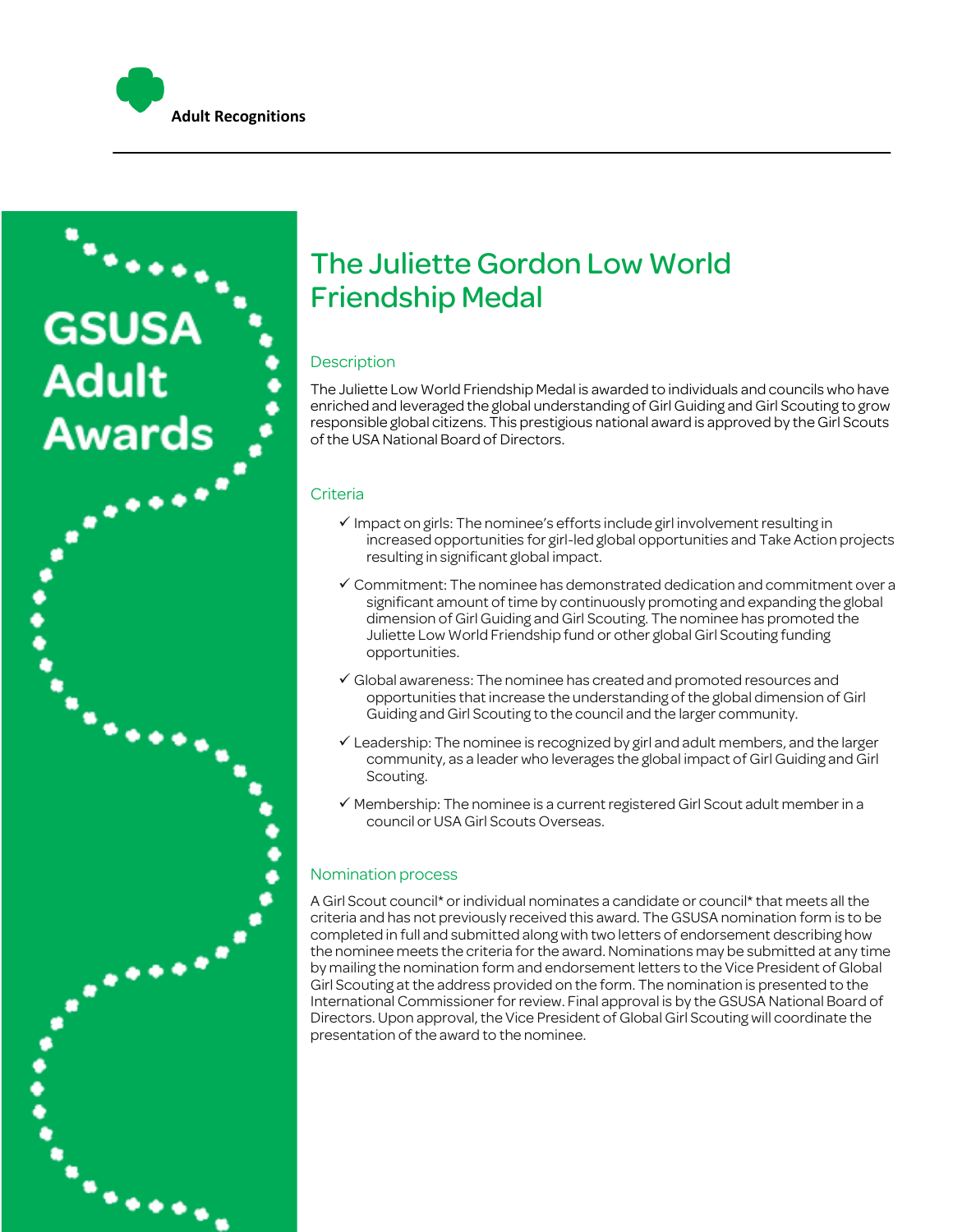

# The Juliette Gordon Low World Friendship Medal (continued)

#### Examples of nominees

The first example is an individual with a passion for travel, international volunteering, and Girl Scouting who has served as the council's Global Volunteer Liaison for four years. In this role, she was tasked with increasing the global dimension of Girl Scouting throughout both the council and the community at large. She began by collaborating with council Membership staff members to identify the most underserved girls in the council's jurisdiction. She found a huge opportunity for growth among Hispanic girls and volunteers, and specifically within the Honduran community, spanning several urban and rural areas. By reaching out to the leaders and those communities, she forged partnerships and led girl- and volunteer-recruitment efforts that brought a 68 percent increase in girl membership and a 72 percent increase in adult membership over four years.

She also helped launch a twinning opportunity with a Honduran school for daughters of single moms. Through this partnership, the volunteer helped 15 Girl Scouts plan and attend an international trip to Honduras to help build and supply a new library for this school. During her four years as Global Volunteer Liaison, she led two other international trips to World Association of Girl Guides and Girl Scouts World Centers for 35 Girl Scout Ambassadors. She also has spoken and shared her experiences at each bi-annual volunteer enrichment workshop, encouraging and recruiting other Girl Scout volunteers to lead trips to the five World Centers.

In addition to sharing her passion and expertise in global Girl Scouting, this volunteer has been a regular contributor to the Juliette Low World Friendship Fund and has spoken to 10 local corporations about financial support for the fund.

Another example is a Girl Scout council that identified the need to increase its global impact and awareness of the global aspect of Girl Scouting in its strategic priorities, so it developed a five-year implementation plan. Throughout those five years, the council created a travel fund to support girl involvement in global Take Action projects and dedicated half of a full-time staff position to coordinating staff and volunteer fund-raising efforts for the fund and the Juliette Low World Friendship Fund.

The council encouraged Girl Scout Bronze, Silver, and Gold Award candidates to think globally. As part of its annual plan, the council hosted an event for award candidates to talk with girls who completed international projects and travel, as well as talk with potential award sponsors to plan for global impact and sustainability within the project.

The council also sponsored twinning opportunities with organizations in countries that represent the diversity of its girl and adult membership. Throughout a five-year period, the council has actively helped girls plan international trips to the five World Centers and successfully recruited volunteers to lead those trips.

Through effective communication of the intercultural aspects of Girl Scouting and Girl Guiding, this council has become a leader for cultural awareness and global action in the community. A page on its Web site is dedicated to sharing successes of its girls and volunteers in regard to global efforts. It also offers a course about global Girl Scouting for existing volunteers and community partners, and it provides girl and volunteer speakers at community events.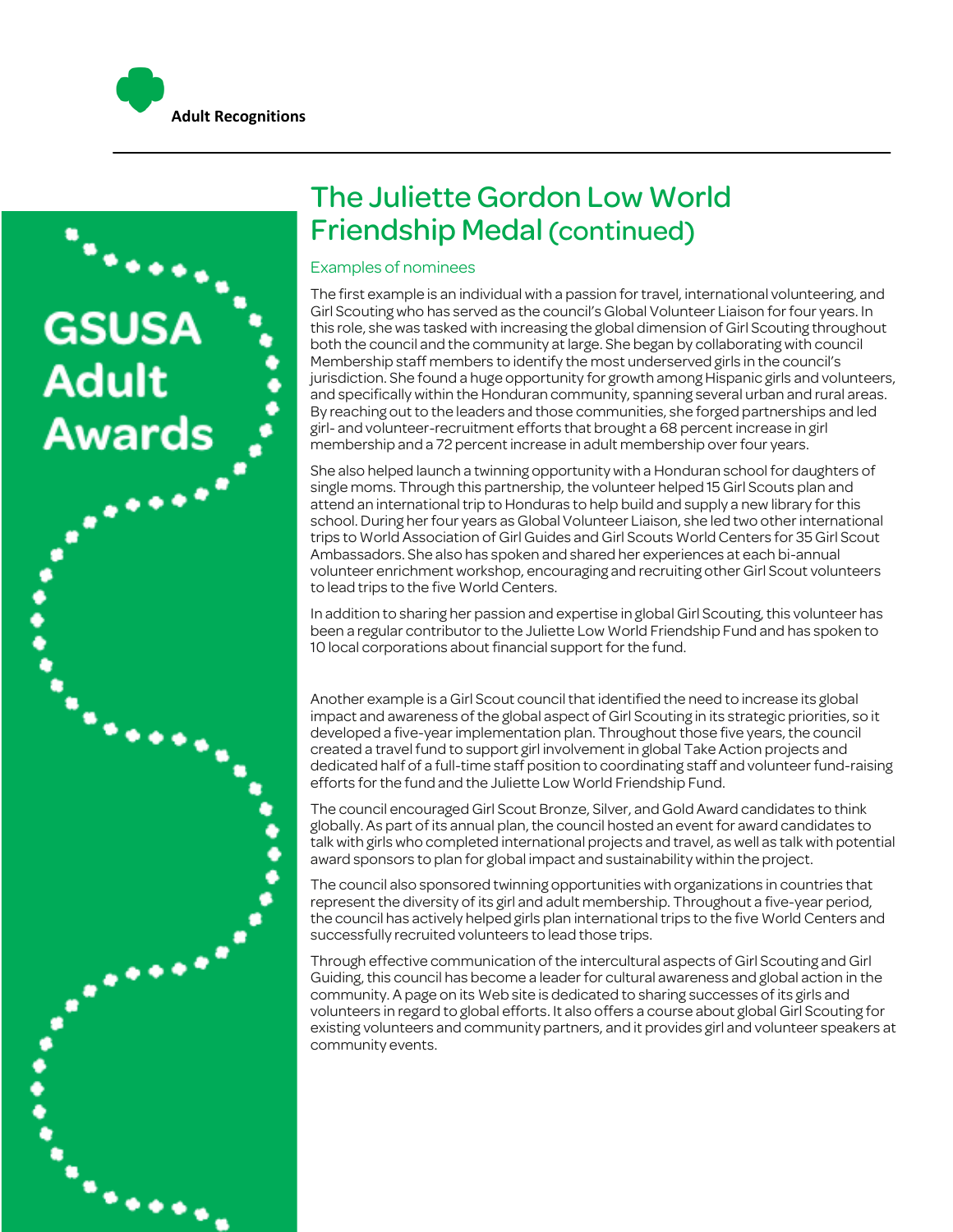



# Individual nomination for

## Juliette Gordon Low World Friendship **Medal**

Name of person completing nomination form:

Best way to contact you (phone, e-mail, etc.):

### Name of nominee:

Nominee contact information:

Address:

Phone: E-mail:

Is the nominee a member of Girl Scouts?

 $\Box$  Yes  $\Box$  No  $\Box$  Not sure

Current position(s) held by nominee:

In an attached document, please explain how the nominee has met the following criteria:

- 1. Describe how the nominee provides and promotes girl-led global opportunities and global Take Action Projects. Please include the significant impact of these projects and how girls are involved in the planning process.
- 2. Describe how the nominee demonstrates a long-term commitment and dedication to promoting and expanding the global dimension of Girl Guiding and Girl Scouting.
- 3. Describe how the nominee supports and promotes the Juliette Low World Friendship Fund or other Girl Scouts of the USA global funding opportunities.
- 4. Describe resources and activities that the nominee created, promoted, and implemented to increase the global dimension of Girl Guiding and Girl Scouting to the council and the larger community.